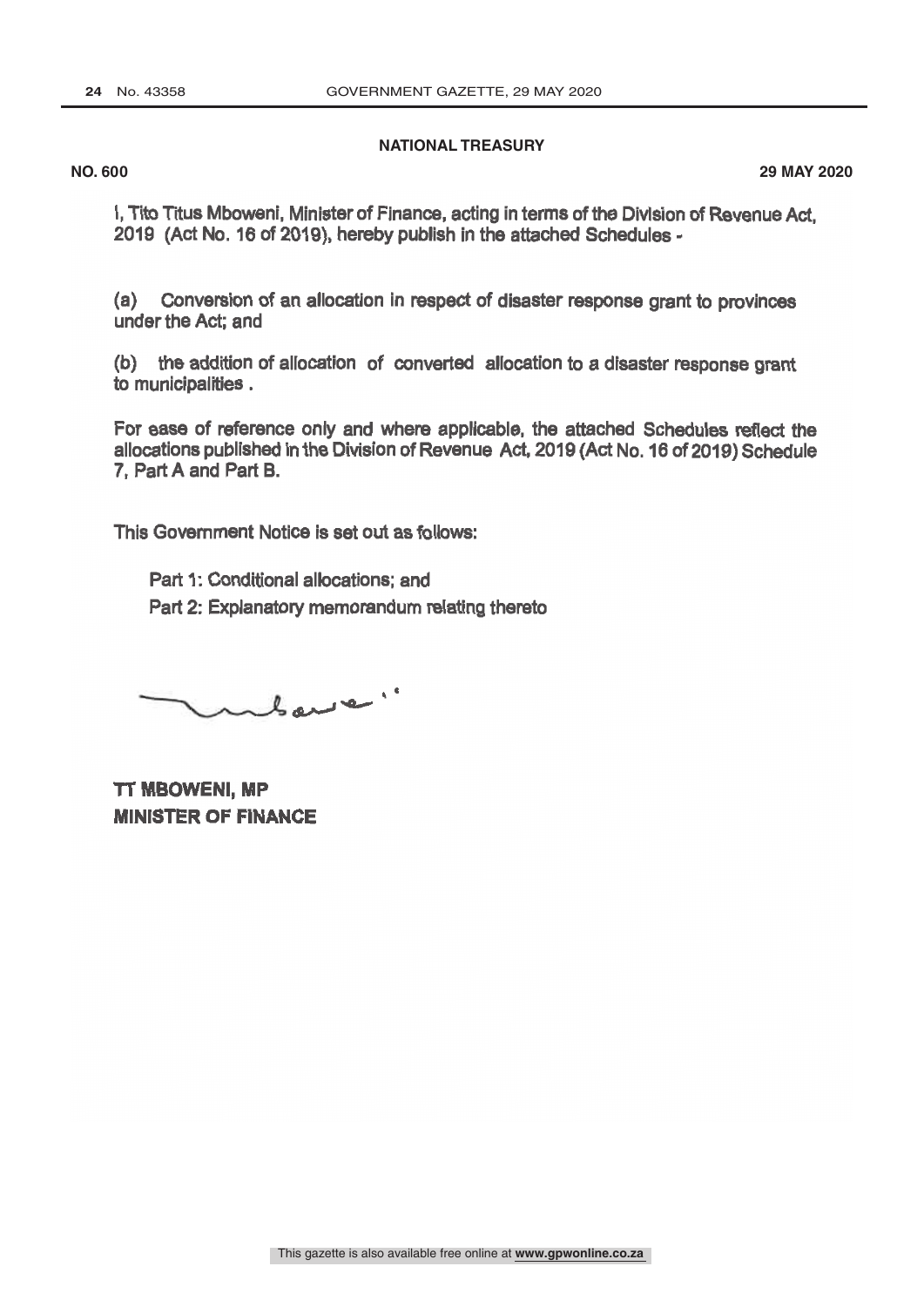## **Explanatory Memorandum to the Provincial** Allocations set out in the Schedules

This Gazette is published in terms of the Division of Revenue Act, 2019 (Act No. 16 of 2019), and provides information on adjustments to existing allocations to national departments and provinces in the 2019/20 financial y

This is necessitated by the need to convert a portion of a schedule 7A grant to a schedule 7B grant allocation in terms of Section 21 (7) of the Division of Revenue Act, 2019.

This Gazette therefore updates information that was published in the Division of Revenue Act, 2019.

This notice affects the Provincial Emergency Housing Grant and the Municipal Emergency Housing Grant,

a) In compliance with Section 21 (7) of the Division of Revenue Act, 2019 the National Department of Human Settlements converts R20.3 million for the Provincial Emergency Housing Grant (Schedule 7A) into the Municipal Emergency Housing Grant (Schedule 7B).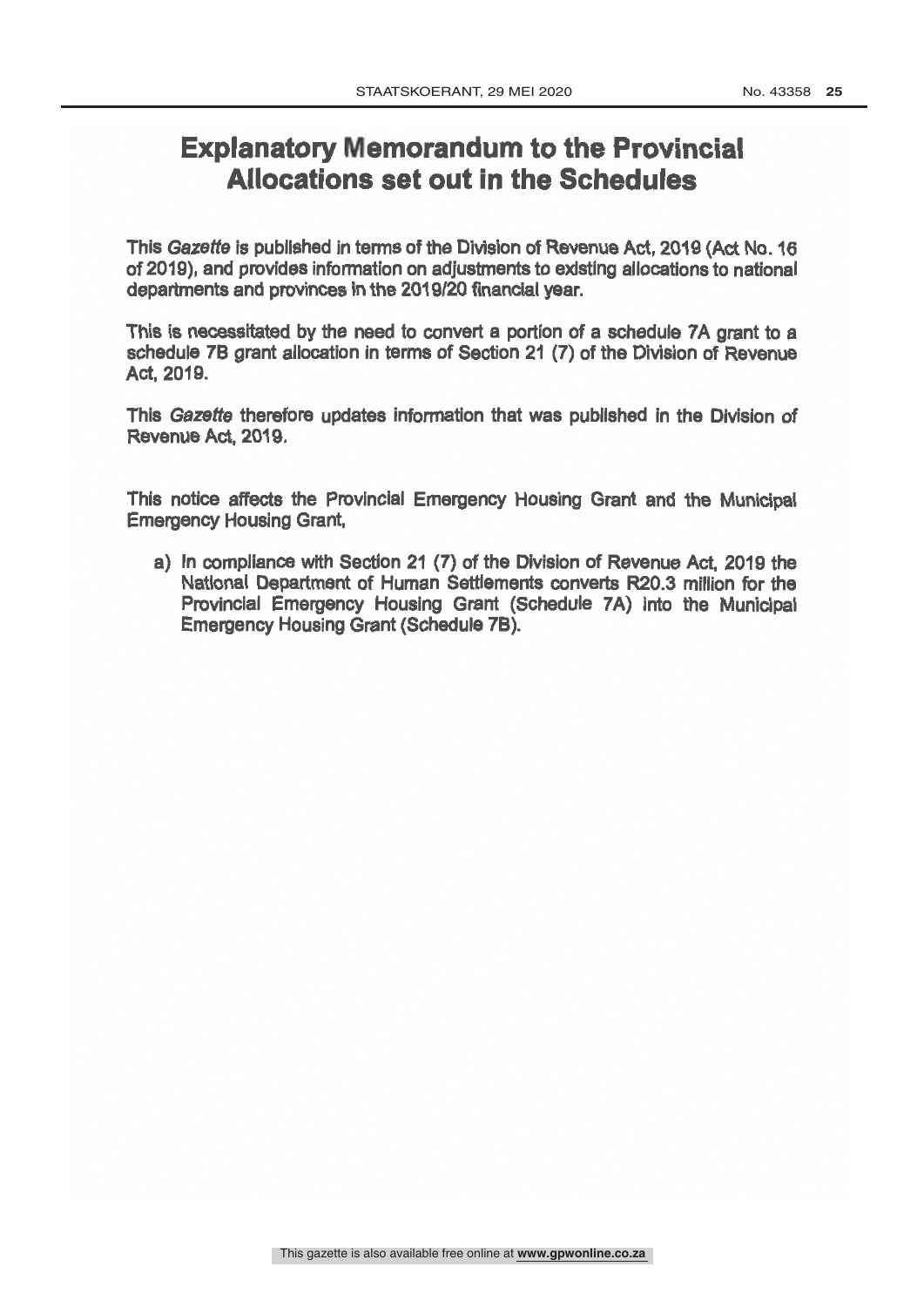| b |
|---|
|   |
|   |
|   |
|   |
|   |
|   |
|   |
|   |

## UNALLOCATED PROVISIONS FOR PROVINCES FOR DISASTER RESPONSE

| Name of allocation<br>Vote                                           |                                                                                                                                                                                                                               |                                                     |                                          | Column A               |                                          |
|----------------------------------------------------------------------|-------------------------------------------------------------------------------------------------------------------------------------------------------------------------------------------------------------------------------|-----------------------------------------------------|------------------------------------------|------------------------|------------------------------------------|
|                                                                      | Purpose                                                                                                                                                                                                                       | Province                                            | <b>Main Allocation</b><br><b>REVOLUE</b> | Adjustment             | <b>Adjusted</b><br>Allocation<br>2019/20 |
|                                                                      |                                                                                                                                                                                                                               |                                                     | <b>R'000</b>                             | <b>R'000</b><br>90 153 |                                          |
| Provincial Emergency Housing Grant<br>Haman Settlements<br>(Vote 38) | assistance to households affected disasters or housing emergency, to provide<br>To provide funding to provinces for the provision of temporary shelter<br>funding to provinces to repair the damage to housing for low-income | <b>Eastern Cape</b><br><b>Free State</b><br>Gamteng |                                          |                        | R'000                                    |
|                                                                      | households following a disaster or housing emergency if the costs of repairs are   KwaZalu-Natal<br>less than the costs of relocation and provision of temporary shelter.                                                     | Limpopo<br>Mpumalanga<br>Northern Cape              |                                          | 151 243                | 151 243                                  |
|                                                                      |                                                                                                                                                                                                                               | Western Cape<br>North West                          |                                          | 3415                   | 3415                                     |
|                                                                      |                                                                                                                                                                                                                               | Unallocated                                         | 276 900                                  | (265111)               | 11789                                    |
|                                                                      |                                                                                                                                                                                                                               | Total                                               | 276900                                   | 20 300)                | 256 600                                  |